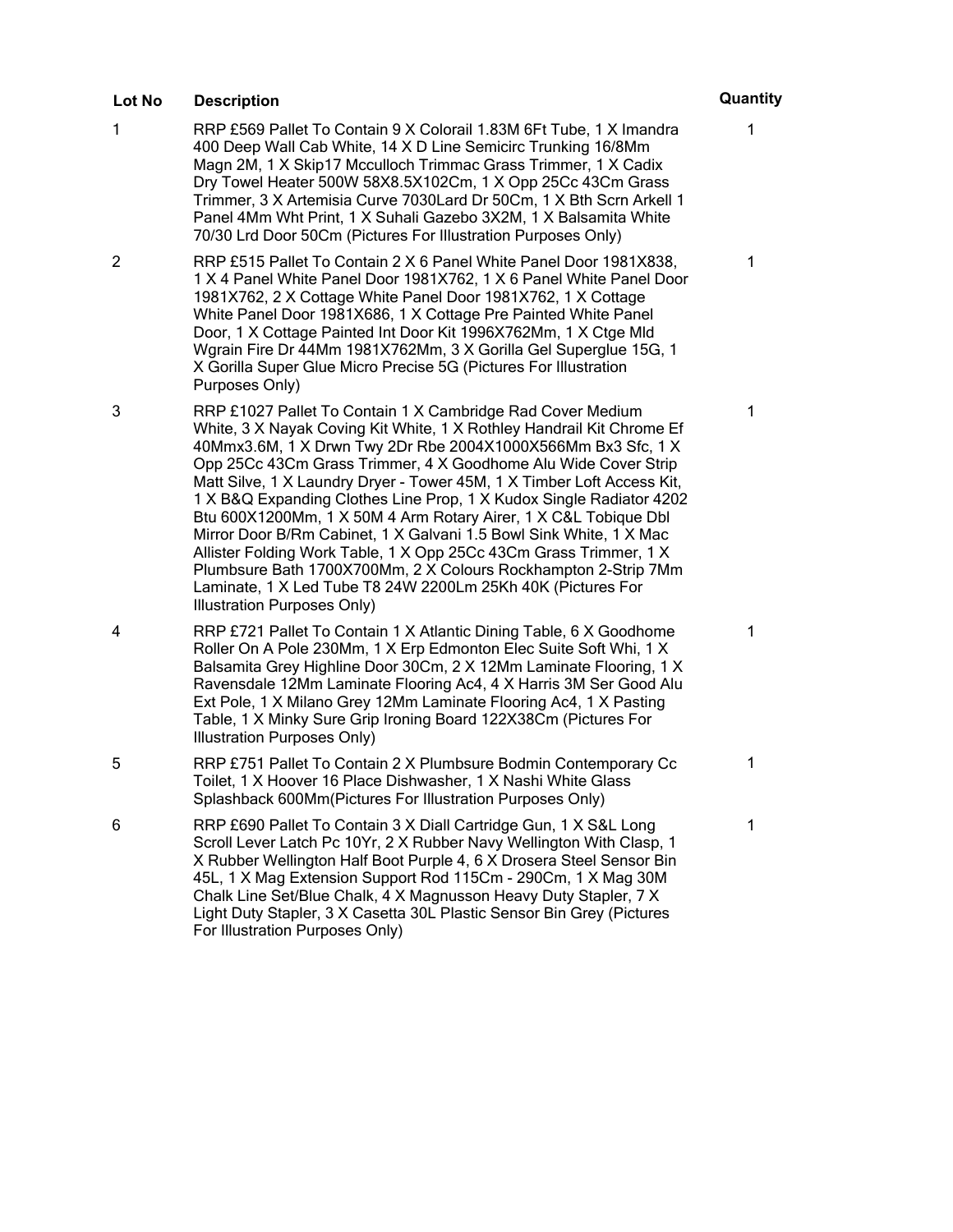- 7 RRP £904 Pallet To Contain 20 X B&Q Expanding Clothes Line Prop, 1 X B&Q 40M 3 Arm Rotary Airer, 1 X B&Q 45M 4 Arm Rotary Airer, 1 X Hadley Front Panel 1700, 1 X C&L Tobique Dbl Mirror Door B/Rm Cabinet, 1 X Burbank 1.5 Bowl Ceramic Sink, 1 X Galvani 1 Bowl Sink Black, 2 X Opp 25Cc 43Cm Grass Trimmer, 1 X Colours Tamworth 7Mm Laminate, 1 X 6M2 Polytunnel, 1 X Goodhome MDF Scotia 16Mm Dec 35, 1 X Pebre 80Cm Space Corner - Right Handed (Pictures For Illustration Purposes Only)
- 8 RRP £673 Pallet To Contain 2 X Stanley All Steel Riveter Contractor Grd, 1 X Kamara Wh Clear Glass 3-Light Pendant, 2 X Diall Foam Cartridge Gun, 1 X Rubber Navy Wellington With Clasp 4, 2 X Rubber Wellington Half Boot Purple, 6 X Drosera Steel Sensor Bin 45L, 1 X Latex Dipped Garden Glove Lavender 9/L, 1 X Sleeve Letter Box Internal And External, 1 X Goodhome MDF Scotia 16Mm Dec 125, 1 X Magnusson Mortar Gun Kit, 1 X Mag 30M Chalk Line Set/Blue Chalk, 1 X Magnusson 14Mm Cable Staples Pk 1000, 2 X Magnusson Heavy Duty Stapler, 2 X Magnusson Multi Tacker, 1 X Eyelet Clamp Set Inc 50 Eyelets, 6 X Light Duty Stapler (Pictures For Illustration Purposes Only)
- 9 RRP £530 Pallet To Contain 1 X B&Q Expanding Clothes Line Prop, 1 X Kudox Single Radiator 4202 Btu 600X1200Mm, 1 X 50M 4 Arm Rotary Airer, 1 X C&L Tobique Dbl Mirror Door B/Rm Cabinet, 1 X Galvani 1.5 Bowl Sink White, 1 X Mac Allister Folding Work Table, 1 X Opp 25Cc 43Cm Grass Trimmer, 1 X Plumbsure Bath 1700X700Mm, 2 X Colours Rockhampton 2-Strip 7Mm Laminate, 1 X Led Tube T8 24W 2200Lm 25Kh 40K (Pictures For Illustration Purposes Only)
- 10 RRP £614 Pallet To Contain 1 X Skip16 Curve Btw Pan White, 1 X Skip16 Fluidmaster Df Concealed Cistern, 1 X Galvani 1 Bowl Sink Black, 1 X Step Stool 3 Tread, 1 X Nephin 14Mm Rwtl Flooring Sfc, 1 X Forde 6 Light Mesh Cascade, 1 X Adjustable Vertical Climbing Support, 1 X Onyx Wp Boot S3Wr Black Size 11 45, 1 X Dafyd 2 Pack Wall Light Ant Cop/Smk (Pictures For Illustration Purposes Only)
- 11 RRP £632 Pallet To Contain 1 X Beloya Sliding Dr 2 Panel Mir 1200Mm, 2 X Cottage Primed Panel Ext Dr 1981X838Mm, 1 X Mac 900Mm Heavy Duty Manual Tile Cutter, 1 X Bath Screen 1 1 2 Panel 5Mm Clear(Pictures For Illustration Purposes Only)
- 12 RRP £772 Pallet To Contain 1 X Kudox Single Radiator 3502 Btu 600X1000Mm, 1 X Kudox Single Radiator 3502 Btu 600X1000Mm, 1 X Cambridge Rad Cover Adj M-L White, 1 X Hadley Front Panel 1700, 1 X Rothley Handrail Kit Chrome Ef 40Mmx3.6M, 1 X Konnect 3X1 Cube White 1032X352X317Mm, 1 X 3 Section Easy Store Loft Ladder, 2 X Valla Door 922Mm White, 2 X Colours Geelong 7Mm Laminate, 2 X Bachata Luxury Vinyl Click 3.2Mm Plank, 1 X Flush Oak Foiled Sliding Door 2040X830Mm, 1 X Jazy Luxury Vinyl Click 4.5Mm Plank, 1 X Mag Extension Support Rod 115Cm - 290Cm, 1 X Alp 70/30 Lard Dr 60Cm Matt Green (Pictures For Illustration Purposes Only)
- 13 RRP £903 Pallet To Contain 1 X Beloya Quad Encl Clr 800X800Mm, 3 X C&L Tobique Dbl Mirror Door B/Rm Cabinet, 1 X Mcculloch 26Cc B26Ps Petrol Brush, 1 X New Suffolk Rad Cover Large White, 1 X 3 Section Loft Ladder, Beloya Hinge Western Dr Clr 760X760Mm (Pictures For Illustration Purposes Only)

## 1

1

1

1

1

1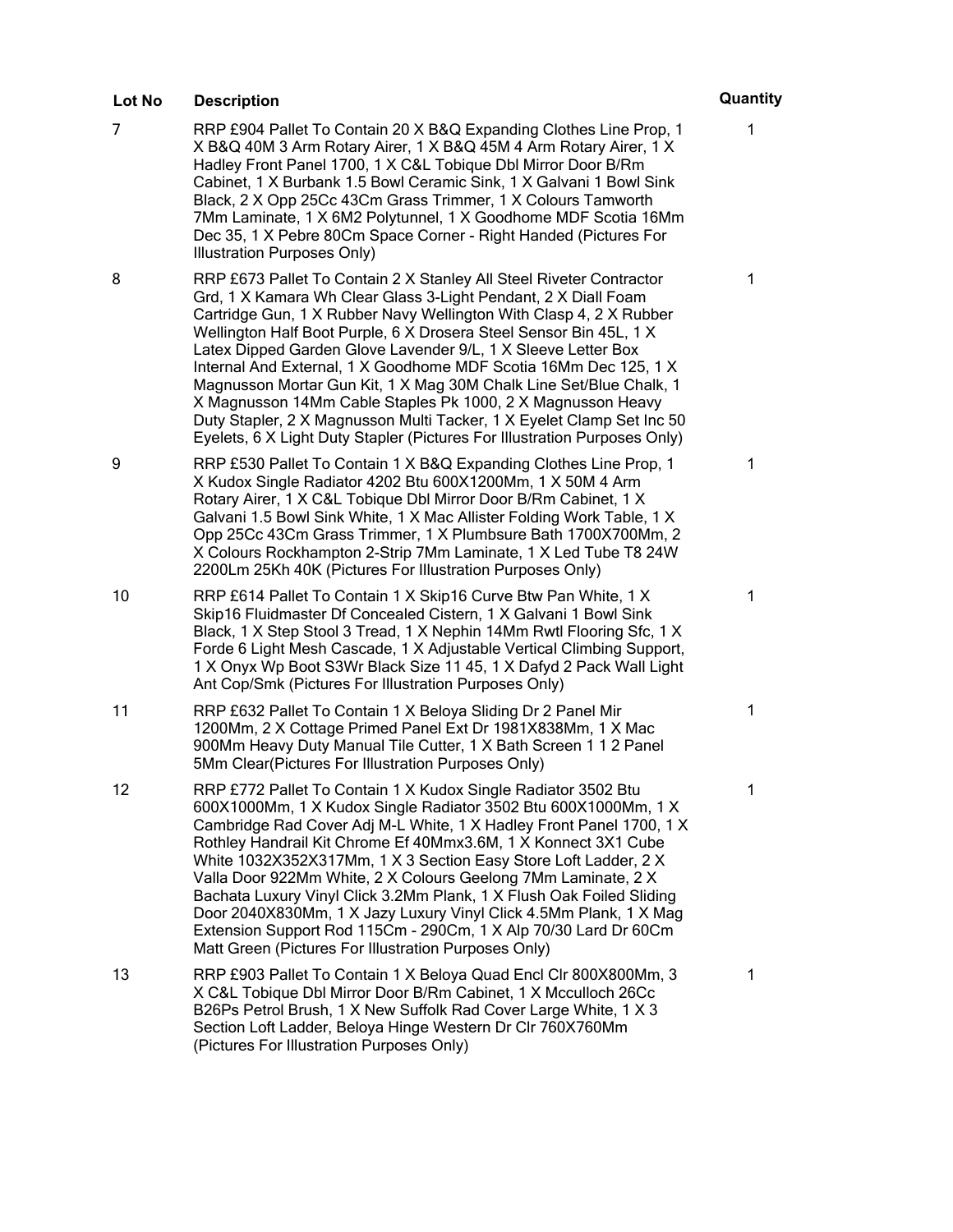- 14 RRP £749 Pallet To Contain 1 X Jablite Universal Board 1200X450X25Mm, 3 X Goodhome Roller On A Pole 230Mm, 1 X Balsamita White 7030Lard Dr 60Cm, 1 X Alpinia Grey Cornice Pelmet, 1 X Alpinia Oak Cornice Pelmet, 1 X Rostock 12Mm Laminate Flooring Ac4, 2 X 12Mm Laminate Flooring, 1 X Ladoga Laundry Column White, 2 X Garcinia White Highline Door 60Cm, 5 X Gh Roller Frame 3 Sleeve & 2M Ext Pole, 8 X Goodhome Telescopic Extension Pole 1-2M, 1 X Minky Henley Ironing Board 114X38Cm, 3 X Harris 3M Ser Good Alu Ext Pole, 1 X Suffolk Radiator Cab Large Grey, 7 X Pasting Table, 1 X Minky Sure Grip Ironing Board 122X38Cm (Pictures For Illustration Purposes Only)
- 15 RRP £887 Pallet To Contain 1 X B&Q 45M 4 Arm Rotary Airer, 1 X Cottage Oak Panel Door 1981X762, 1 X Cottage White Panel Door 1981X610, 2 X Adjust Replacement Pvcu Door Lock 35Mm, 2 X Burbank 1.5 Bowl Ceramic Sink, 1 X Plumbsure Bath 1700X700Mm, 1 X Jazy Luxury Vinyl Click 4.5Mm Plank, 2 X Strood 10Mm Laminate Flooring Ac5, 1 X Garc L Grey Repl Stnd Lrd End Pnl (Pictures For Illustration Purposes Only)
- 16 RRP £650 Pallet To Contain 5 X Speedft Barrier Pipe 22Mmx2M 22Bpex-1X2L, 2 X 1.8M Aerial Mast - Each, 1 X Cambridge Rad Cover Medium White, 1 X Colours Overture Laminate Floo (Sfc), 1 X Barlo Round Top 400 X 1000Mm Single Rad, 1 X Barlo Round Top 600 X 900Mm Single Rad, 1 X Barlo Round Top 600 X 1000Mm Single Rad, 1 X Woodthorpe Oak Ven H1126Xw1375Xd180Mm, 1 X Konnect 4X1 Cube Wlnt Eff 1372X352X317Mm, 2 X 1/4 Round Pvc Trim 6Mm White Marble Ef, 3 X Summ19 Colours Floor Edge Trim 2X2M Whit, 1 X 3 Section Easy Store Loft Ladder, 3 X Colours Ballarat 7Mm Laminate, 1 X Colours Caloundra 7Mm Laminate, 1 X Fluo Tube T8 58W 4000K, 3 X Led Tube T8 24W 2200Lm 25Kh 40K (Pictures For Illustration Purposes Only)
- 17 RRP £747 Pallet To Contain 2 X 4 Panel Painted Panel Door 1981X686, 1 X B&Q 45M 4 Arm Rotary Airer, 1 X Kudox Double Rad 7324 Btu 600X1200Mm, 1 X Cambridge Rad Cover Large White, 1 X Nile 4 Fold Bath Screen Silver Eff/Cl, 1 X Konnect 3X1 Cube White 1032X352X317Mm, 1 X Konnect 4X1 Cube White 1372X352X317Mm, 1 X 3 Section Loft Ladder, 1 X Mac 150Kg Mitre Saw Stand, 1 X Magnusson Telescopic Tree Lopper, 1 X Cambridge Radiator Cab Adj M/L Grey (Pictures For Illustration Purposes Only)

1

1

1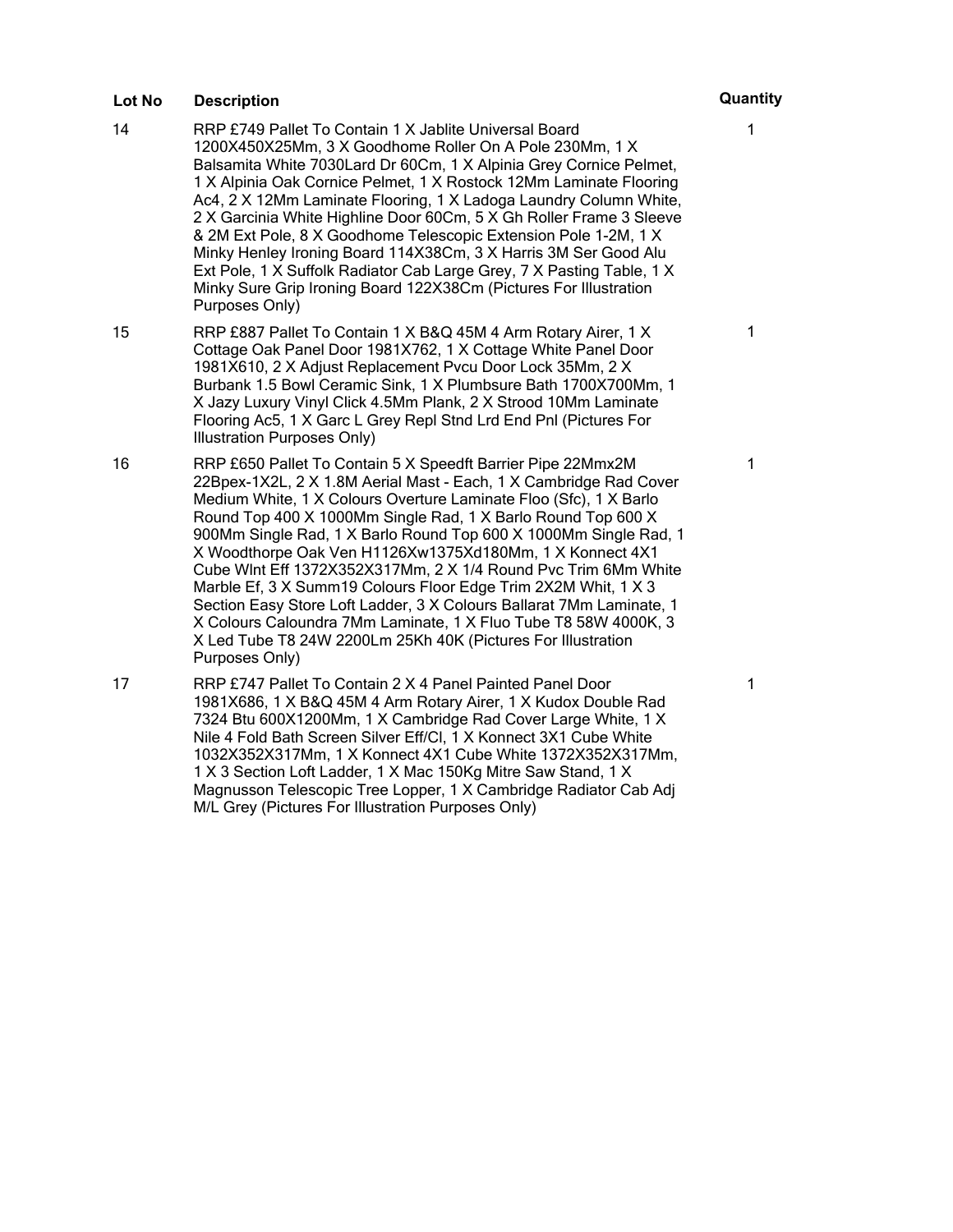- 18 RRP £773 Pallet To Contain 6 X Twisto Shower Waste 90Mm Dome, 1 X Strainer Waste Wth Overflow For Sink 40Mm, 2 X Bath Waste And Trap 40Mm, 1 X Automatic Bath Pop-Up Waste & Trap 40Mm, 1 X Sink Outlet Basket Strainer S/Steel 40Mm, 1 X Wirquin Shower Tray Feet, 2 X Wirquin Strainer For Sink Waste, 1 X Flexible Pan Connector, 4 X Extendable Pan Connector, 1 X Mayfair Rad Cover Large White, 1 X Pine Ogee Architrave 15Mmx58Mmx2.1M, 2 X Goodhome Roller On A Pole 230Mm, 1 X Balsamita White Highline Door 60Cm, 1 X 80Cm Base Cabinet White, 6 X Planed Smooth Timber 18X44X2400Mm, 4 X 12Mm Laminate Flooring, 1 X Stev Garc White Clad Appl Lard E Pnl, 1 X Ravensdale 12Mm Laminate Flooring Ac4, 3 X Gh Roller Frame 3 Sleeve & 2M Ext Pole, 3 X Goodhome Telescopic Extension Pole 1-2M, 3 X Harris 3M Ser Good Alu Ext Pole, 4 X Bachata Luxury Vinyl Click 3.2Mm Plank, 1 X Pasting Table (Pictures For Illustration Purposes Only)
- 19 RRP £460 Pallet To Contain 4 X Hozelock 30M Superhoze, 1 X Flashing Tape Grey 1000X10 Cm, 1 X Flashing Tape Grey 1000X15 Cm, 1 X Flashing Tape Grey 300X10 Cm, 1 X Universal Cap Sheet Dark Grey 10X1M, 1 X Hozelock Pressure Sprayer 1.25L, 3 X Hozelock 30M Superhoze, 3 X Hozelock 15M Superhoze (Pictures For Illustration Purposes Only)
- 20 RRP £900 Pallet To Contain 3 X Gorilla Gel Superglue 15G, 1 X Gorilla Super Glue Micro Precise 5G, 1 X B&Q 45M 4 Arm Rotary Airer, 2 X Kudox Double Radiator 6104 Btu 600X1000Mm, 1 X 60M 4 Arm Dryer, 1 X 50M 4 Arm Rotary Airer, 1 X Cambridge Rad Cover Medium White, 1 X Mixxit 8 White 74X33X142Cm, 1 X Mirror White Distressed Fr. 73X113Cm, 7 X 1/4 Round Pvc Trim Grey 9Mm, 1 X Mac 550W 50Cm Pole Hedge Trimmer, 1 X Alvara Plus Ceramic Heater 2000W, 3.5M2 Walk In Growhouse, 1 X Decorative Metal Trellis 150X60Cm, 1 X Stikatak Dual Purpose Grippers 8Pk, 9 X Goodhome MDF Scotia 16Mm Dec 100, 1 X Romford 10Mm Laminate Flooring Ac5, 1 X Magnusson Telescopic Tree Lopper (Pictures For Illustration Purposes Only)
- 21 RRP £8300 Pallet To Contain 4608 X Micro Fibre Glasses Cleaner With Keyring, 16 X Boxes With 288 In Each Box(Condition Reports Available On Request) (Pictures For Illustration Purposes Only)(Pictures For Illustration Purposes Only)
- 22 Pallet To Contain 1833 Brand New And Sealed Items To Include Halloween Party Games, Quizs, Card Games, Balloons, Face Mask For Skiing/ Cycling And Much More Spw22Z7614D (Jm)(Pictures For Illustration Purposes Only)
- 23 Pallet To Contain 1088 X Brand New And Sealed Items To Include Halloween Kids Party Games/ Stickers/ Cards/ Decoration, Face Masks For Skiing/ Cycling, Star Wars Mugs, New York Puzzles And More Spw42H1931G (Jm)(Pictures For Illustration Purposes Only)
- 24 Pallet To Contain 742 Brand New And Sealed Items To Include Dsp Memory 128Gb, Face Masks For Cycling, Balloons, Games, Puzzles And Many More Items Spssm11Bkkz (Jm) (Pictures For Illustration Purposes Only)

### 1

1

1

1

1

1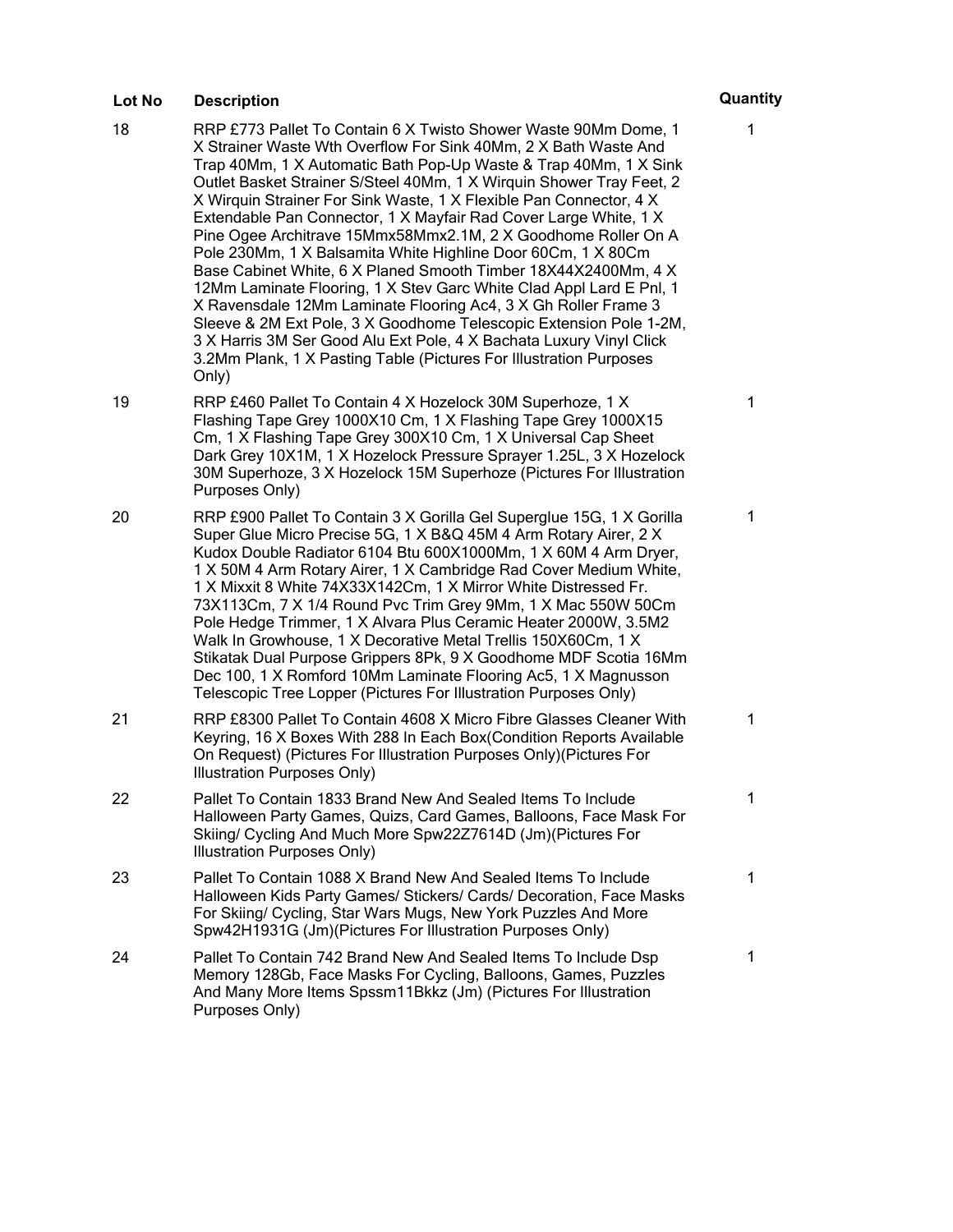| Lot No | <b>Description</b>                                                                                                                                                                                                                                                                                                                                          | Quantity    |
|--------|-------------------------------------------------------------------------------------------------------------------------------------------------------------------------------------------------------------------------------------------------------------------------------------------------------------------------------------------------------------|-------------|
| 25     | RRP-£7150 Pallet To Contain 1174 Brand New And Sealed Items To<br>Include Computer Accessories, Sports Wear, Action Figures, Heel<br>Supports, Work Gloves Jigsaws, Power Cables, Hair Extentions And<br>Much More Spw38G0366H (Jm)( Pictures Are For Illustration<br>Purposes)                                                                             | 1           |
| 26     | RRP £7350- Pallet To Contain 1029 Brand New And Sealed Party<br>Decorations, Computer Accessories, Star Wars Mugs, Boxing Gloves,<br>Cycling Masks, Banners And Much More (Jm) Spsrl11Cncp( Pictures<br>Are For Illustration Purposes)                                                                                                                      | 1           |
| 27     | RRP- £2000 Pallet To Contain 204 Brand New And Sealed Computer<br>Accessories Including 64Gb Memory Cards And Ethernet Cables,<br>Covus Chips Machine, Targus Table Cases, Various Games And Toys<br>Including Monopoly In Spanish And Toy Cavator Kabinga Dd6 With<br>Many More Items Included (Jm) Spw38Q348T (Pictures Are For<br>Illustration Purposes) | $\mathbf 1$ |
| 28     | RRP- £900 Pallet To Contain 51 Brand New And Sealed Child Ninja<br>Costumes, Puzzles And Building Sets, 22 X Black Teamsport Men's<br>Coach Jackets In Medium, 12 X Water Shooters And More Items<br>Included (Jm) Spsbp11Jsch (Pictures Are For Illustration Purposes)                                                                                     | $\mathbf 1$ |
| 29     | RRP- ££950Pallet To Contain 164 Brand New And Sealed Including<br>131 X Smoby Vet Set And 33 X Halloween Kids Quiz Party Game-30<br>Cards (Jm) Spw38Q2371Q( Pictures Are For Illustration Purposes)                                                                                                                                                         | 1           |
| 30     | RRP-£1110Pallet To Contain Mixture Of Household Good To Include<br>Lamps, Chargers, Patio Table, Wallpaper And Many Items (Jm)<br>(Pictures Are For Illustration Purposes)                                                                                                                                                                                  | 1           |
| 31     | RRP £1000 Pallet To Contain Household Goods To Include Lamps<br>Bedding Lights Kettles Wallpaper And Many More Items (Tr)( Pictures<br>Are For Illustration Purposes)                                                                                                                                                                                       | 1           |
| 32     | RRP£1200 Pallet To Contain Household Goods Includes Lamps Men's<br>Towel Robes Face Cloths Lamp Shades Ornaments And Many More<br>Items (Tr)( Pictures Are For Illustration Purposes)                                                                                                                                                                       | 1           |
| 33     | RRP£1600 Pallet To Contain Household Goods Including Bedding<br>Irons Storage Jars Picture Frames Cushions And Many More Items<br>(Pictures Are For Illustration Purposes)                                                                                                                                                                                  | 1           |
| 34     | RRP£1250 Pallet To Contain Household Goods And Clothes Includes<br>Wall Lights Pet Beds Pans Lights Slow Cooker And Many More Items<br>(Pictures Are For Illustration Purposes)                                                                                                                                                                             | 1           |
| 35     | RRP£1450 Pallet To Contain Household Goods Includes Lights<br>Curtains Toilet Seats Foot Massager Toothbrush Holders And Many<br>More Items( Pictures Are For Illustration Purposes)                                                                                                                                                                        | 1           |
| 36     | RRP£1450 Pallet To Contain Household Goods Includes Wall Clocks<br>Bedding Cushions Wine Glasses Rug And Many More Items (Pictures<br>Are For Illustration Purposes)                                                                                                                                                                                        | $\mathbf 1$ |
| 37     | RRP£1550 Pallet To Contain Household Goods Includes Lights<br>Curtains Towels Lamps Cutlery Sets And Many More Items (Pictures<br>Are For Illustration Purposes)                                                                                                                                                                                            | 1           |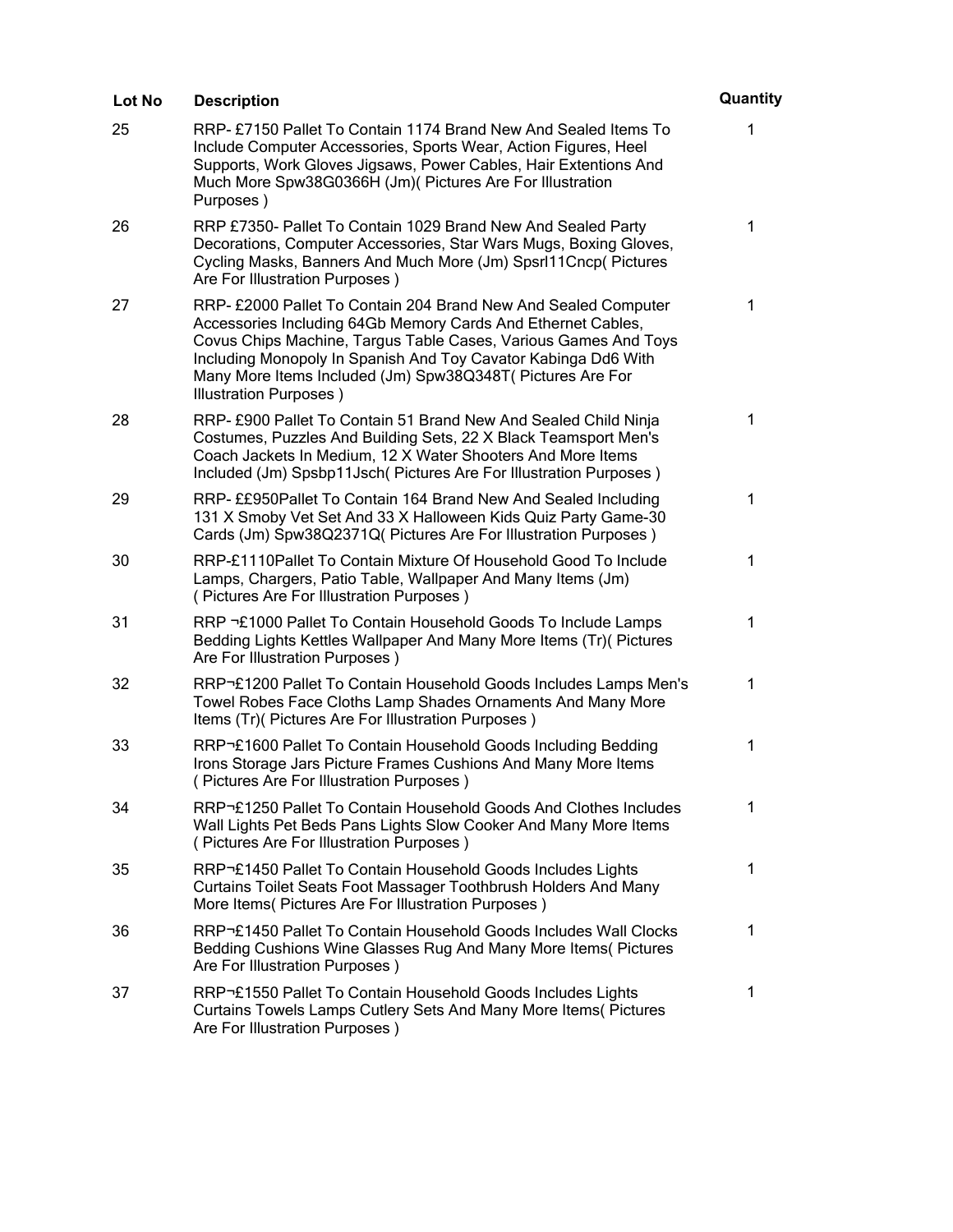| Lot No | <b>Description</b>                                                                                                                                                                                                                                                                                         | Quantity     |
|--------|------------------------------------------------------------------------------------------------------------------------------------------------------------------------------------------------------------------------------------------------------------------------------------------------------------|--------------|
| 38     | RRP-£1640 Pallet To Contain Clothes And Bedding Includes Jumpers<br>Pyjama's Nectar Duvets Tights Dresses And Many More Items (Pictures<br>Are For Illustration Purposes)                                                                                                                                  | 1            |
| 39     | RRP£1350 Pallet To Contain Household Goods Includes Picture<br>Frames Lamp Shades Curtains Table Cloths Bedding And Many More<br>Items( Pictures Are For Illustration Purposes)                                                                                                                            | 1            |
| 40     | RRP£2000 Pallet To Contain Household Goods Includes Lamp<br>Shades Kettles Hoover Bin Bed Linen And Many More Items( Pictures<br>Are For Illustration Purposes)                                                                                                                                            | $\mathbf{1}$ |
| 41     | RRP£450 Pallet To Contain 4X Cea 6 Deep Vertical Static Storage<br>Units (Pictures Are For Illustration Purposes)                                                                                                                                                                                          | $\mathbf 1$  |
| 42     | RRP-£500 Pallet To Contain Assortment Of Shades, Bathroom Storage<br>Cabinet, Hoover, Lamps Plus Much More (Sp)( Pictures Are For<br>Illustration Purposes)                                                                                                                                                | $\mathbf 1$  |
| 43     | RRP-£1110 Pallet To Contain X46 Boxes Of England Car Flags Plus<br>Much More (Sp)( Pictures Are For Illustration Purposes)                                                                                                                                                                                 | $\mathbf{1}$ |
| 44     | RRP-£1380 Pallet To Contain Assortment Of Kettles, Lamp Shades,<br>Toys, Plus Much More (Sp)( Pictures Are For Illustration Purposes)                                                                                                                                                                      | $\mathbf{1}$ |
| 45     | RRP-£1375 Pallet To Contain Assortment Of Place Mats, Kettles,<br>Window Cleaner Plus Much More (Sp)( Pictures Are For Illustration<br>Purposes)                                                                                                                                                           | 1            |
| 46     | RRP-£1215 Pallet To Contain Assortment Of Fitted Sheets, Bedding,<br>Pillows Plus Much More (Sp)( Pictures Are For Illustration Purposes)                                                                                                                                                                  | 1            |
| 47     | RRP- £900 Pallet To Contain Assortment Of Lamp Shades, Lights<br>Women's Clothing Plus Much More (Sp)( Pictures Are For Illustration<br>Purposes)                                                                                                                                                          | 1            |
| 48     | RRP-£1200 Pallet To Contain Assortment Of Universal Hands Free<br>Moblie Phone Car Kits Plus Much More (Sp)( Pictures Are For<br>Illustration Purposes)                                                                                                                                                    | 1            |
| 49     | RRP-£900 Pallet To Contain Assortment Of Universal Hands Free<br>Moblie Phone Car Kits Plus Much More (Sp)( Pictures Are For<br>Illustration Purposes)                                                                                                                                                     | 1            |
| 50     | RRP-£1060 Pallet To Contain Assortment Of Lamp Shades Scales<br>Shoes Plus Much More (Sp)( Pictures Are For Illustration Purposes)                                                                                                                                                                         | 1            |
| 51     | RRP-£1550Pallet To Contain 38 X Brand New And Sealed 28 X Mini<br>Goal Post Plus Ball, 7X Disney Muppets Fuzzy Bear Costumes<br>Standard Size, 2 X Spokey Unisex Green Sleeping Bags And 1 Xwwe<br>Alexa Bliss Five Ft Cardboard Cut-out Part (Jm) Spw1A32144Q<br>(Pictures Are For Illustration Purposes) | 1            |
| 52     | RRP-£1200 Brand New And Sealed Toys From Bonaza, Labels 57X32<br>Mm Roll800, Ac/Dc Model Kits, Party Decoration, Cycling Masks,<br>Padded Envelopes, Halloween Accessories And Much<br>More Spw38M5676Q( Pictures Are For Illustration Purposes)                                                           | 1            |
| 53     | RRP- £2650Pallet To Contain 528 Brand New And Sealed 178 X Star<br>Wars Mugs, 171 X Halloween Kids Quiz's, 85 X Party Banners In Packs<br>Of 6, 90 X Somby Vet Sets, 3 X Reindeer Caps And 1 X Doll (Jm)<br>Spw38M5714I( Pictures Are For Illustration Purposes)                                           | 1            |